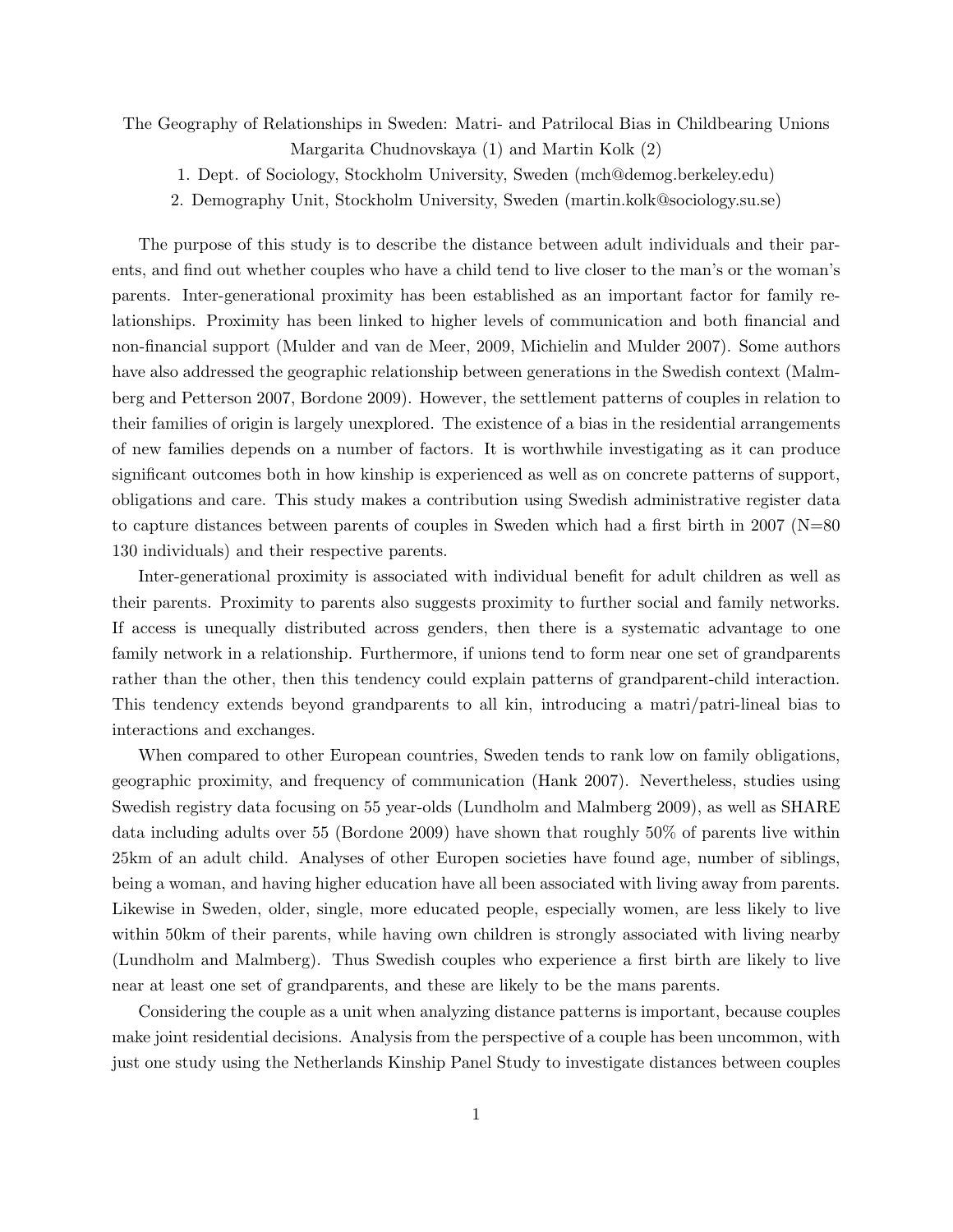and their parents in the Netherlands, finding a tendency towards the man's parents (Blaauboer, Mulder and Zorlu 2010). The present study is based on comprehensive registry data, rather than survey data, and thus presents a possibility to more thoroughly examine the subject.

There are various factors that can explain a bias towards either genders parents being more proximate. Living closer to one partner's parents is likely a consequence of individual migration (such as educational or career) decisions, which affect where couples meet, as well as joint decisions regarding where the new family should settle. There are also other various factors that affect settlement decisions, such as the qualities of individual family relationships, demand for care from elderly parents, etc. With regards to the place where unions are formed, women are more likely to move away from their home municipality, so its likely that more partnerships will be formed in the mens home municipality. Education is a major mobility factor for young people, and will therefore be a focus for the study.

## Data and Method

This study uses Swedish administrative registry data, analyzing data on both partners in all couples who had a first birth in the year 2007. Using first births allows the analysis to capture cohabiting as well as married couples in order to more completely describe relationships in Sweden.

The data were assembled using Swedish registers to link generations and include SAMS-region geographic co-ordinates of the couple and the four respective parents associated with the relationship. There are around 9200 SAMS regions in Sweden and they are the smallest geographic division availabe, and represent sub-units of municipalities. The data make it possible to measure whether the couple live in the same region as one or both sets of parents and if the parents are living in the same area or not. There is also information on the geographic midpoint of the region so it is possible to calculate the distance between the kin. Data is also available on the age and educational level of both partners in the couple. This study is a comprehensive analysis of Swedish families due to the detailed geographic-level data as well as the complete population coverage.

The method is to produce descriptive on distance in each parent-grandparent dyad (from the man and woman in the couple to their respective mother and father). For the sake of analysis, age is grouped into 0-25, 25-35, and 35+; education is grouped into primary, secondary, and tertiary; distance is categorized into 0 (same SAMS region), 1-20km, 20-50 km, 50-300 km, 300-1000km and 1000+km. Couples have been sorted to produce a matrix of 9 combinations of education levels.

## Selected Results

Table 1 shows descriptive statistics. Figure 1 shows the density distribution for the distance in each of the four dyads (woman to her mother and father and man to his mother and father). Figure 2 shows the distance by age from the man and the woman to their respective mothers. These figures demonstrate the individual-level patterns of distance between families. Level of education (primary,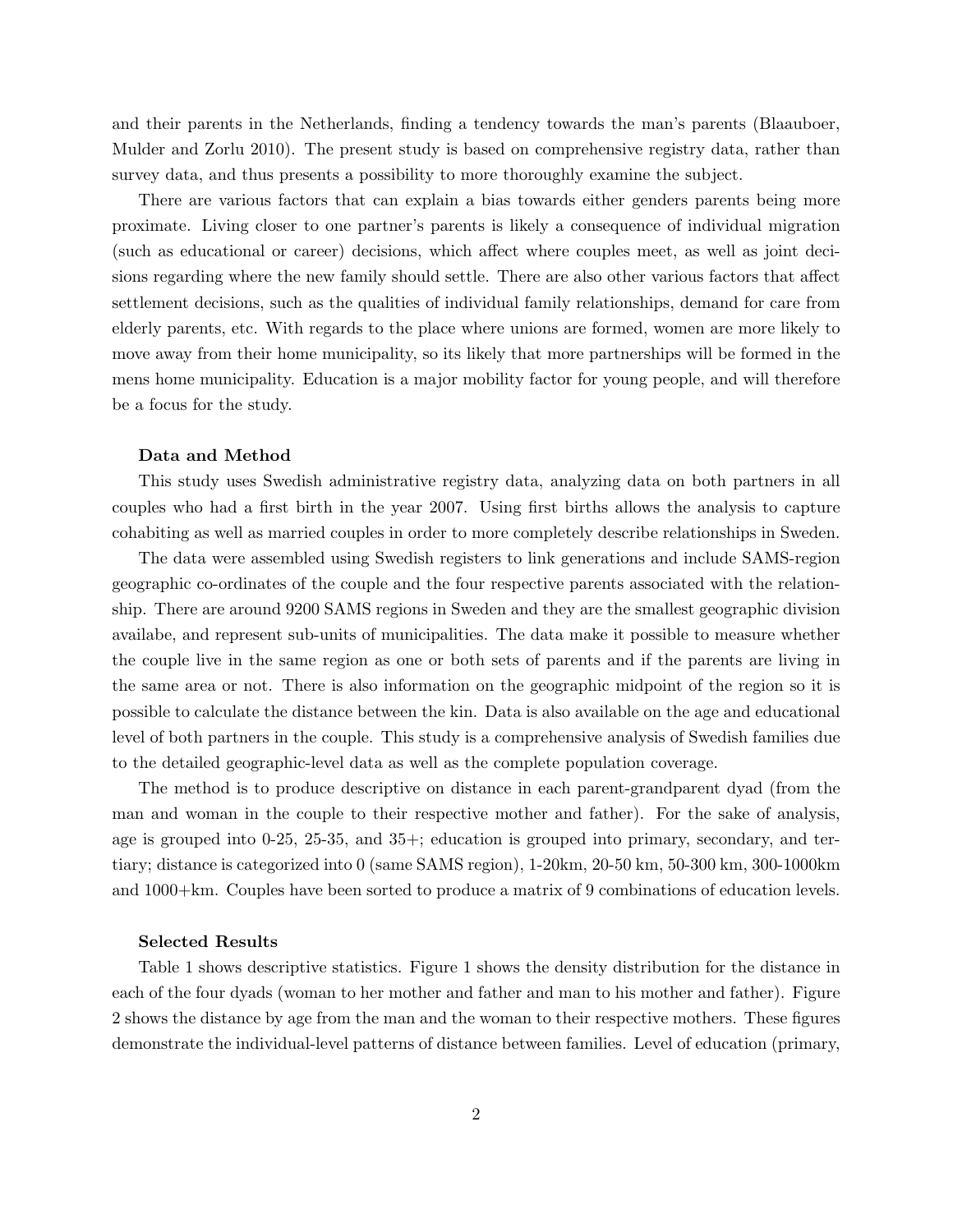| Mother       |                | Father         |    |
|--------------|----------------|----------------|----|
| Age Quintile |                | Age Quintile   |    |
| 25\%         | 26             | 25\%           | 29 |
| 50%          | 30             | $50\%$         | 32 |
| 75%          | 33             | 75%            | 35 |
| Education    |                | Education      |    |
| Primary      | 8.82% (3518)   | 10.39% (4183)  |    |
| Secondary    | 38.24% (15247) | 47.22% (19011) |    |
| Tertiary     | 52.93% (21102) | 42.39% (17069) |    |

Table 1: Descriptives for partners in unions with a first birth in 2007

secondary, tertiary) as well as educational disparity between partners is also linked to distance from parents for both men and women (results not shown). Within all educational combinations, however, more couples live closer to the father's parents. Table 2 shows the ratio of couples living closer to the man's rather than the woman's parents, given the educational attainments of both parents. The ratio is consistently in the man's favor.

Figure 1 shows the distance between the couple and their respective parents. The distributions show that about 15% of the women and 18% of the men live in the same area as their mothers (this figure is about 12% and 16% for fathers). A further 15% of men and women live 20km from their parents. Altogether, the density plots show that close proximity is quite common between generations, with men in the couples overall living closer to their parents than women.



Figure 1: Density plot for distance in each parent-grandparent dyad.

Figure 2 shows how the distance to the mothers of the couple (the mother's mother and father's mother) varies by age. The results are shown by the age of the mother in the couple, as the women